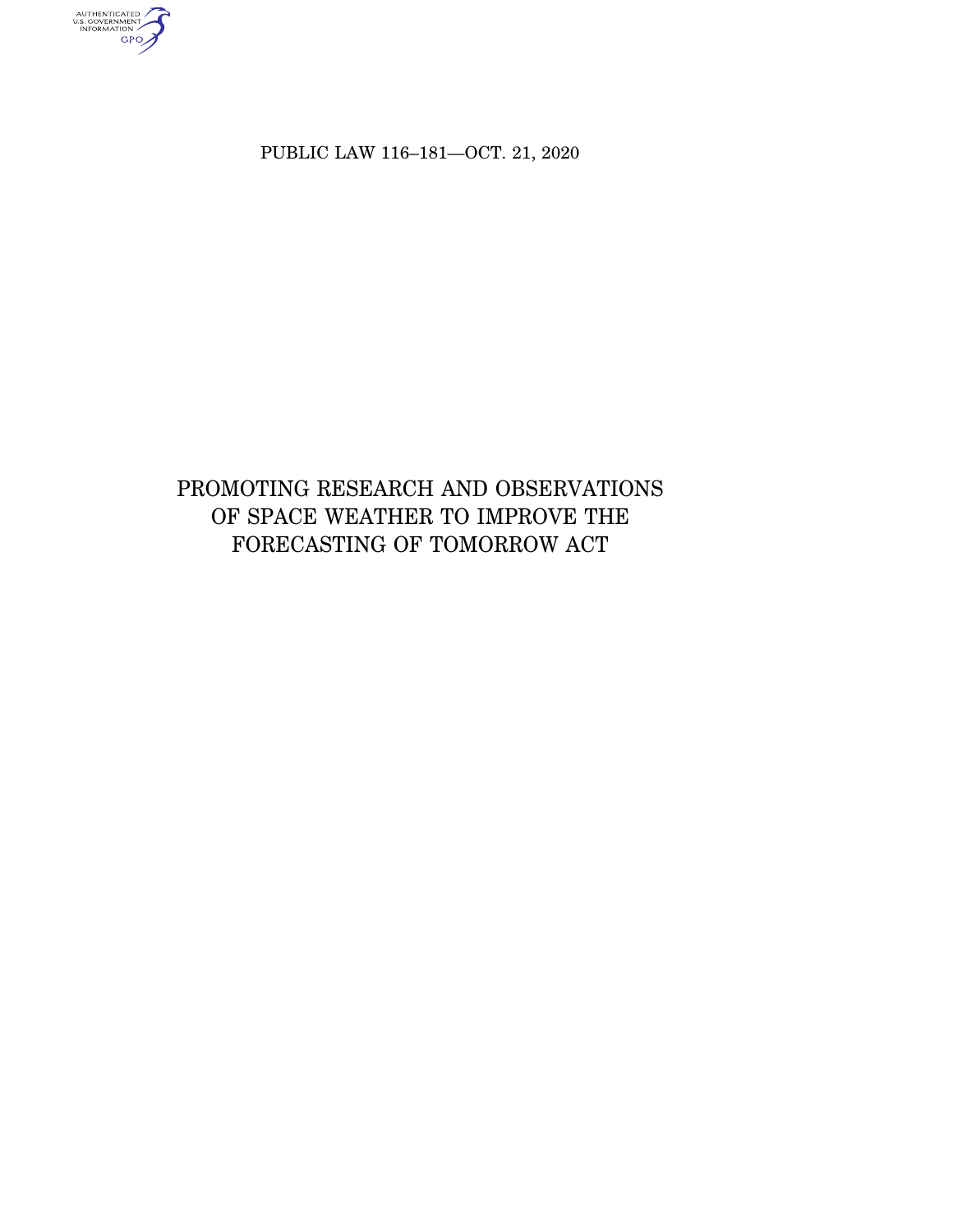# Public Law 116–181 116th Congress

# An Act

Oct. 21, 2020

[S. 881]

To improve understanding and forecasting of space weather events, and for other purposes.

*Be it enacted by the Senate and House of Representatives of the United States of America in Congress assembled,* 

## **SECTION 1. SHORT TITLE.**

This Act may be cited as the "Promoting Research and Observations of Space Weather to Improve the Forecasting of Tomorrow Act" or the "PROSWIFT Act".

## **SEC. 2. SPACE WEATHER.**

(a) POLICY.—It shall be the policy of the United States to prepare and protect against the social and economic impacts of space weather phenomena by supporting actions to improve space weather forecasts and predictions including: sustaining and enhancing critical observations, identifying research needs and promoting opportunities for research-to-operations and operations-toresearch collaborations both within and outside of the Federal Government, advancing space weather models, engaging with all sectors of the space weather community, including academia, the commercial sector, and international partners, and understanding the needs of space weather end users.

(b) AMENDMENT TO TITLE 51, UNITED STATES CODE.—Subtitle VI of title 51, United States Code, is amended by adding after chapter 605 the following:

**''CHAPTER 606—SPACE WEATHER** 

''Sec. ''60601. Space weather.

''60602. Integrated strategy.

''60603. Sustaining and advancing critical space weather observations.

''60604. Research activities.

''60605. Space weather data.

''60606. Space weather knowledge transfer and information exchange.

''60607. Pilot program for obtaining commercial sector space weather data.

''60608. Space weather benchmarks.

51 USC 60601.

51 USC 60601 prec.

#### **''§ 60601. Space weather**

''(a) FINDINGS.—

''(1) SPACE WEATHER.—Congress makes the following findings with respect to space weather:

"(A) Space weather phenomena pose a significant threat to ground-based and space-based critical infrastructure, modern technological systems, and humans working in space.

51 USC 60601 note. 51 USC 10101 note. Promoting Research and Observations of Space Weather to Improve the Forecasting of Tomorrow Act.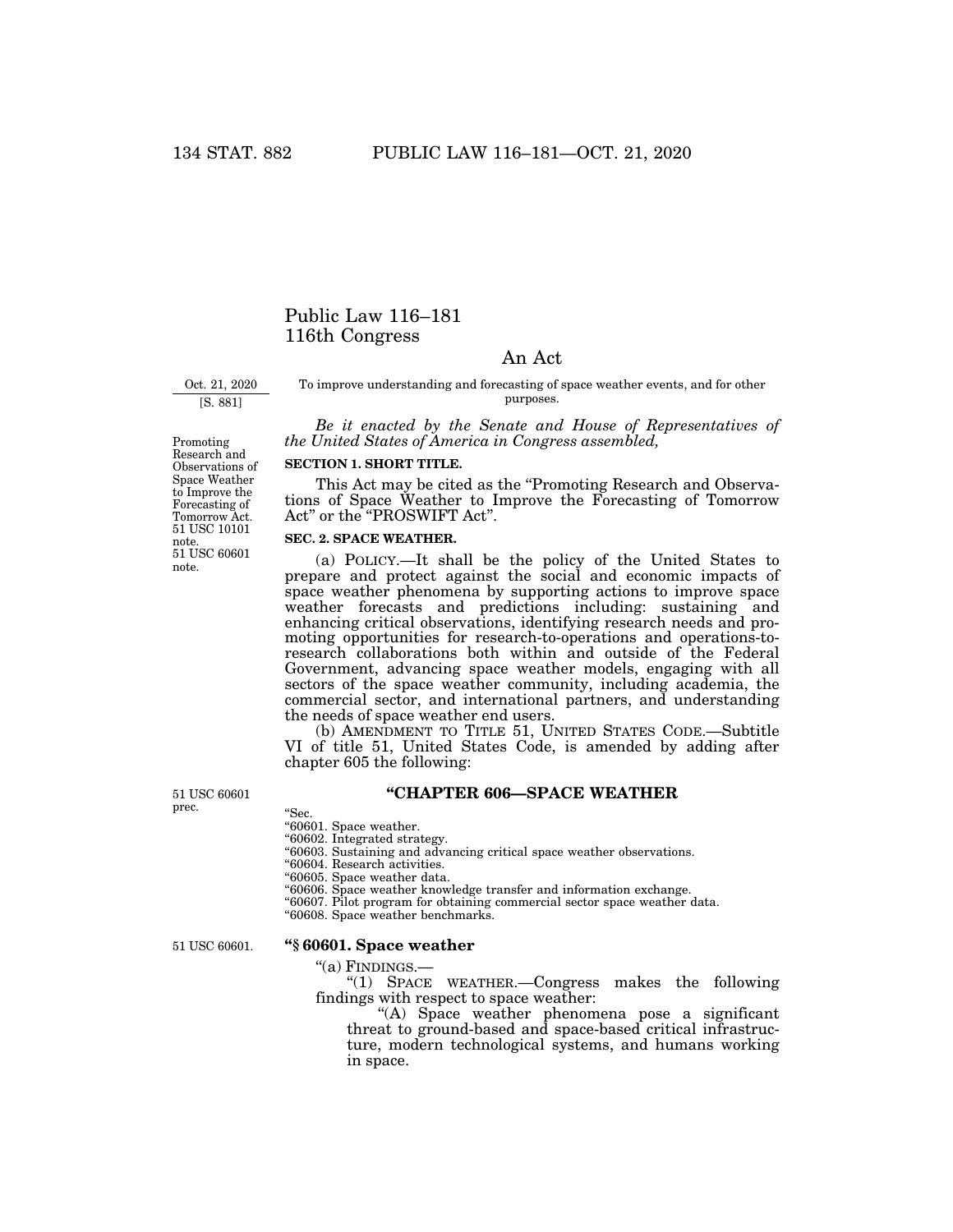''(B) The effects of severe space weather on the electric power grid, satellites and satellite communications and information, aviation operations, astronauts living and working in space, and space-based position, navigation, and timing systems could have significant societal, economic, national security, and health impacts.

''(C) Space-based and ground-based observations provide crucial data necessary to understand, forecast, and prepare for space weather phenomena.

''(D) Clear roles and accountability of Federal departments and agencies are critical for efficient and effective response to threats posed by space weather.

"(E) Space weather observation and forecasting are essential for the success of human and robotic space exploration.

" $(F)$  In October 2015, the National Science and Technology Council published a National Space Weather Strategy and a National Space Weather Action Plan seeking to integrate national space weather efforts and add new capabilities to meet increasing demand for space weather information.

''(G) In March 2019, the National Science and Technology Council published an updated National Space Weather Strategy and Action Plan to enhance the preparedness and resilience of the United States to space weather.

"(2) ROLE OF FEDERAL AGENCIES.—Congress makes the following findings with respect to the role of Federal agencies on space weather:

"(A) The National Oceanic and Atmospheric Administration provides operational space weather monitoring, forecasting, and long-term data archiving and access for civil applications, maintains ground-based and space-based assets to provide observations needed for space weather forecasting, prediction, and warnings, provides research to support operational responsibilities, and develops requirements for space weather forecasting technologies and science.

''(B) The Department of Defense provides operational space weather research, monitoring, and forecasting for the Department's unique missions and applications.

''(C) The National Aeronautics and Space Administration provides increased understanding of the fundamental physics of the Sun-Earth system through basic research, space-based observations and modeling, developing new space-based technologies and missions, and monitoring of space weather for the National Aeronautics and Space Administration's space missions.

''(D) The National Science Foundation provides increased understanding of the Sun-Earth system through ground-based measurements, technologies, and modeling.

"(E) The Department of the Interior collects, distributes, and archives operational ground-based magnetometer data in the United States and its territories, works with the international community to improve global geophysical monitoring, and develops crustal conductivity models to assess and mitigate risks from space weather-induced electric ground currents.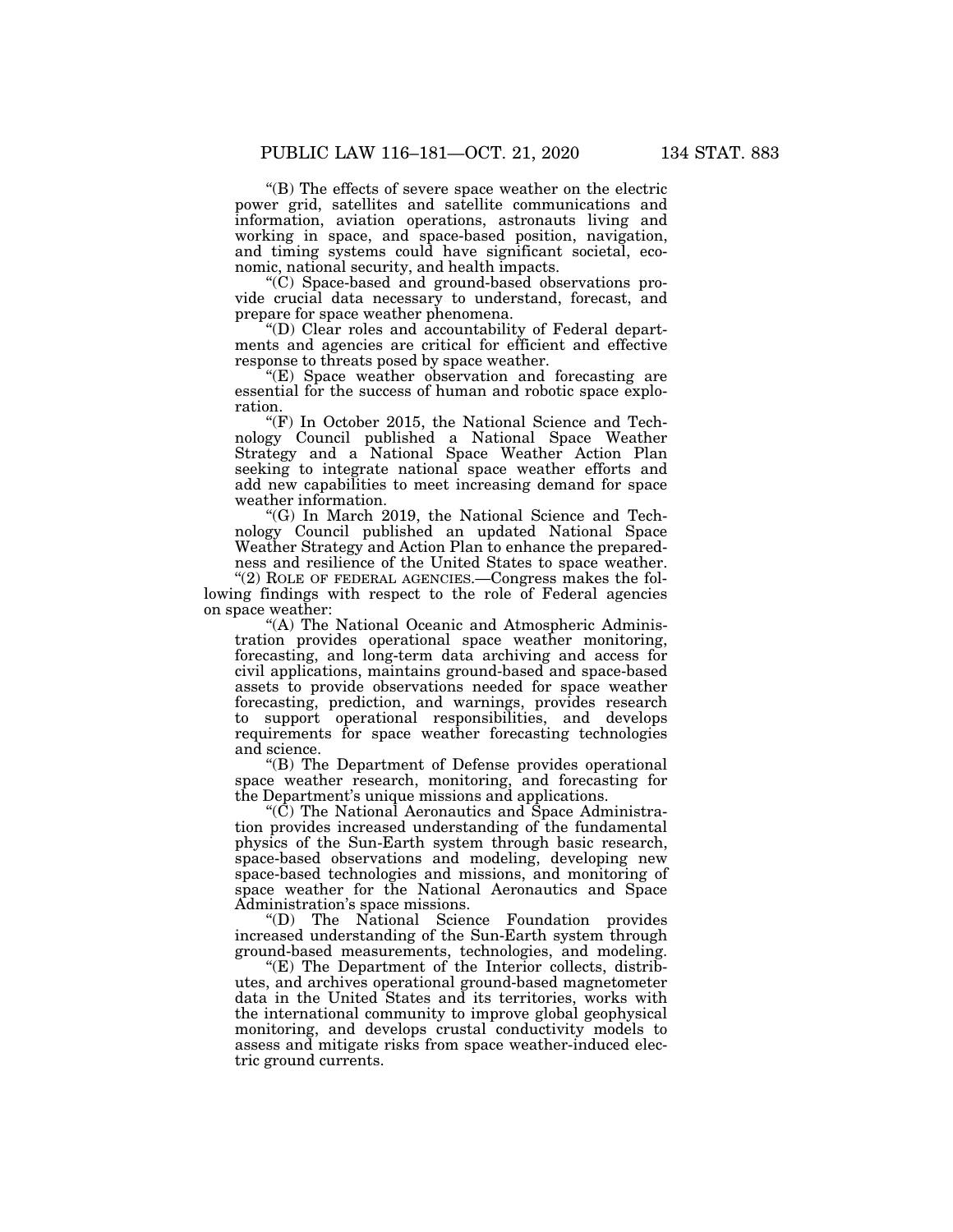"(F) The Federal Aviation Administration provides operational requirements for space weather services in support of aviation and for coordination of these requirements with the International Civil Aviation Organization, and integrates space weather data and products into the Next Generation Air Transportation System.

''(b) COORDINATION BY OFFICE OF SCIENCE AND TECHNOLOGY POLICY.—The Director of the Office of Science and Technology Policy shall—

''(1) coordinate the development and implementation of Federal Government activities conducted with respect to space weather to improve the ability of the United States to prepare for, avoid, mitigate, respond to, and recover from potentially devastating impacts of space weather; and

" $(2)$  coordinate the activities of the interagency working group on space weather established under subsection (c).

''(c) SPACE WEATHER INTERAGENCY WORKING GROUP.—Not later than 90 days after the date of enactment of the PROSWIFT Act, the National Science and Technology Council shall establish an interagency working group on space weather (in this chapter referred to as the 'interagency working group') to coordinate executive branch actions that improve the understanding and prediction of and preparation for space weather phenomena, and coordinate Federal space weather activities.

 $\sqrt{\ }$ (1) MEMBERSHIP.—The following entities shall be members of the interagency working group:

"(A) The National Oceanic and Atmospheric Administration.

''(B) The National Aeronautics and Space Administration.

''(C) The National Science Foundation.

''(D) The Department of Defense.

"(E) The Department of the Interior.

 $(F)$  Such other Federal agencies as the Director of the Office of Science and Technology Policy deems appropriate.

''(2) INTERAGENCY AGREEMENTS.—

"(A) The members of the interagency working group may enter into one or more interagency agreements providing for cooperation and collaboration in the development of space weather spacecraft, instruments, technologies, and research to operations and operations to research in accordance with this chapter.

''(B) The Administrator of the National Aeronautics and Space Administration and the Administrator of the National Oceanic and Atmospheric Administration shall enter into one or more interagency agreements providing for cooperation and collaboration in the development of space weather spacecraft, instruments, and technologies in accordance with this chapter.<br>"(3) INTERNATIONAL, ACADEMIC COMMUNITY, AND COMMER-

CIAL SECTOR COLLABORATION.—Each Federal agency participating in the space weather interagency working group established under this subsection shall, to the extent practicable, increase engagement and cooperation with the international community, academic community, and commercial space weather sector on the observational infrastructure, data, and

Deadline. Establishment. Coordination.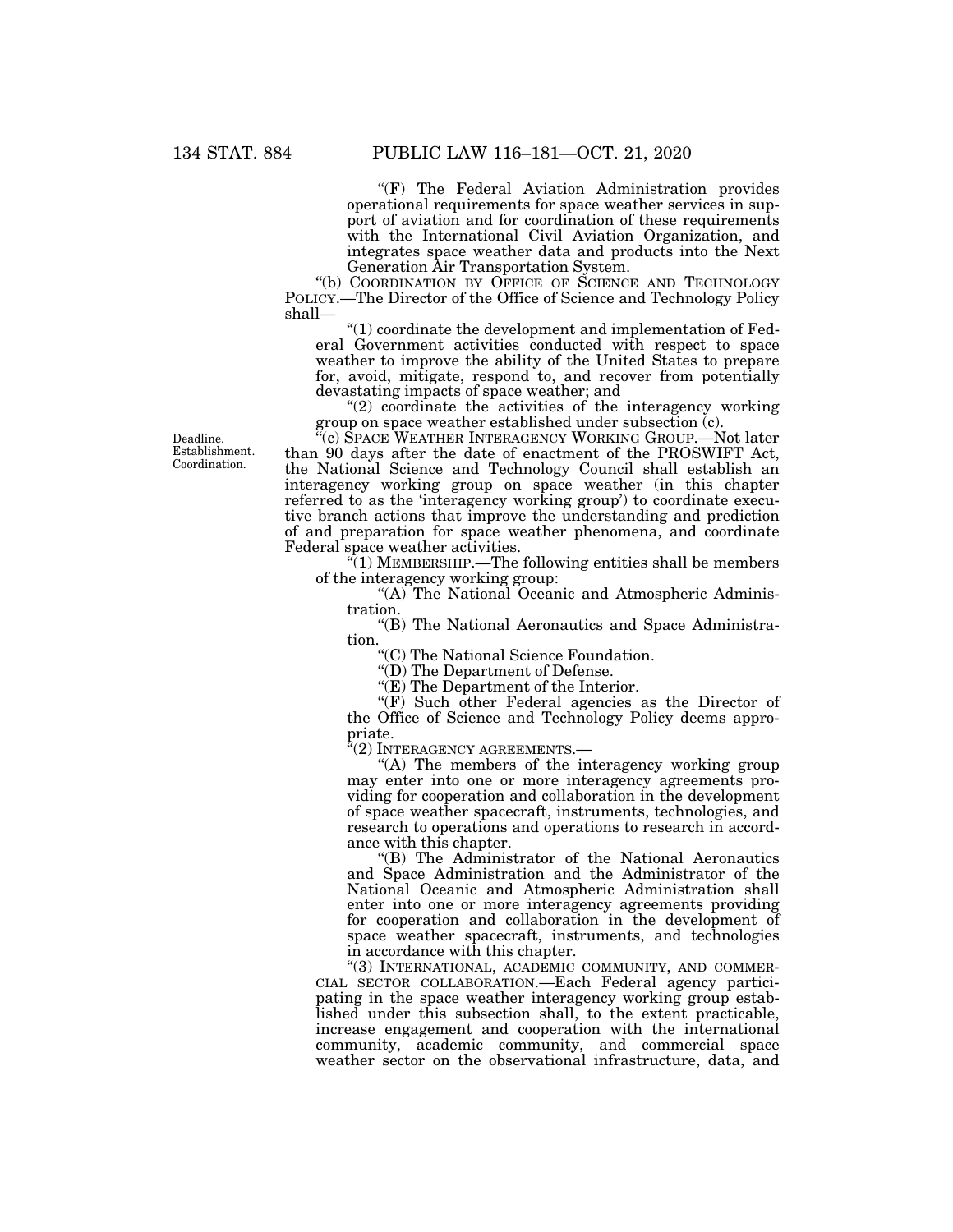scientific research necessary to advance the monitoring, forecasting, and prediction of, preparation for, and protection from, space weather phenomena.<br>"(d) SPACE WEATHER ADVISORY GROUP.—

''(d) SPACE WEATHER ADVISORY GROUP.— ''(1) IN GENERAL.— ''(A) ESTABLISHMENT.—Not later than 180 days after Deadline. the date of the enactment of the PROSWIFT Act, the Administrator of the National Oceanic and Atmospheric Administration, in consultation with other relevant Federal agencies, shall establish a space weather advisory group (in this chapter referred to as the 'advisory group') for the purposes of receiving advice from the academic community, the commercial space weather sector, and space weather end users that informs the interests and work of the interagency working group.

''(B) COMPOSITION.—The advisory group shall be composed of not more than 15 members appointed by the interagency working group, of whom—

''(i) 5 members shall be representatives of the academic community;

''(ii) 5 members shall be representatives of the commercial space weather sector; and

"(iii) 5 members shall be nongovernmental representatives of the space weather end user community.

''(C) CHAIR.—Not later than 30 days after the date on which the last member of the advisory group is appointed under subparagraph (B), the Administrator of the National Oceanic and Atmospheric Administration shall appoint 1 member as the Chair of the advisory group.

''(D) TERMS.—The length of the term of each member of the advisory group shall be 3 years beginning on the date on which the member is appointed.

"(E) TERM LIMITS.-

''(i) IN GENERAL.—A member of the advisory group may not serve on the advisory group for more than 2 consecutive terms.

"(ii) CHAIR.—A member of the advisory group may not serve as the Chair of the advisory group for more than 2 terms, regardless of whether the terms are consecutive.

"(2) DUTIES.—The advisory group shall advise the interagency working group on the following:

''(A) Facilitating advances in the space weather enterprise of the United States.

''(B) Improving the ability of the United States to prepare for, mitigate, respond to, and recover from space weather phenomena.

''(C) Enabling the coordination and facilitation of research to operations and operations to research, as described in section 60604(d).

''(D) Developing and implementing the integrated strategy under section 60602 including subsequent updates and reevaluations.

''(3) USER SURVEY.—

"(A) IN GENERAL.—Not later than 180 days after the Deadline. establishment of the advisory group, the advisory group shall conduct a comprehensive survey of the needs of users

Deadline.

Appointments.

Appointment.

Consultation.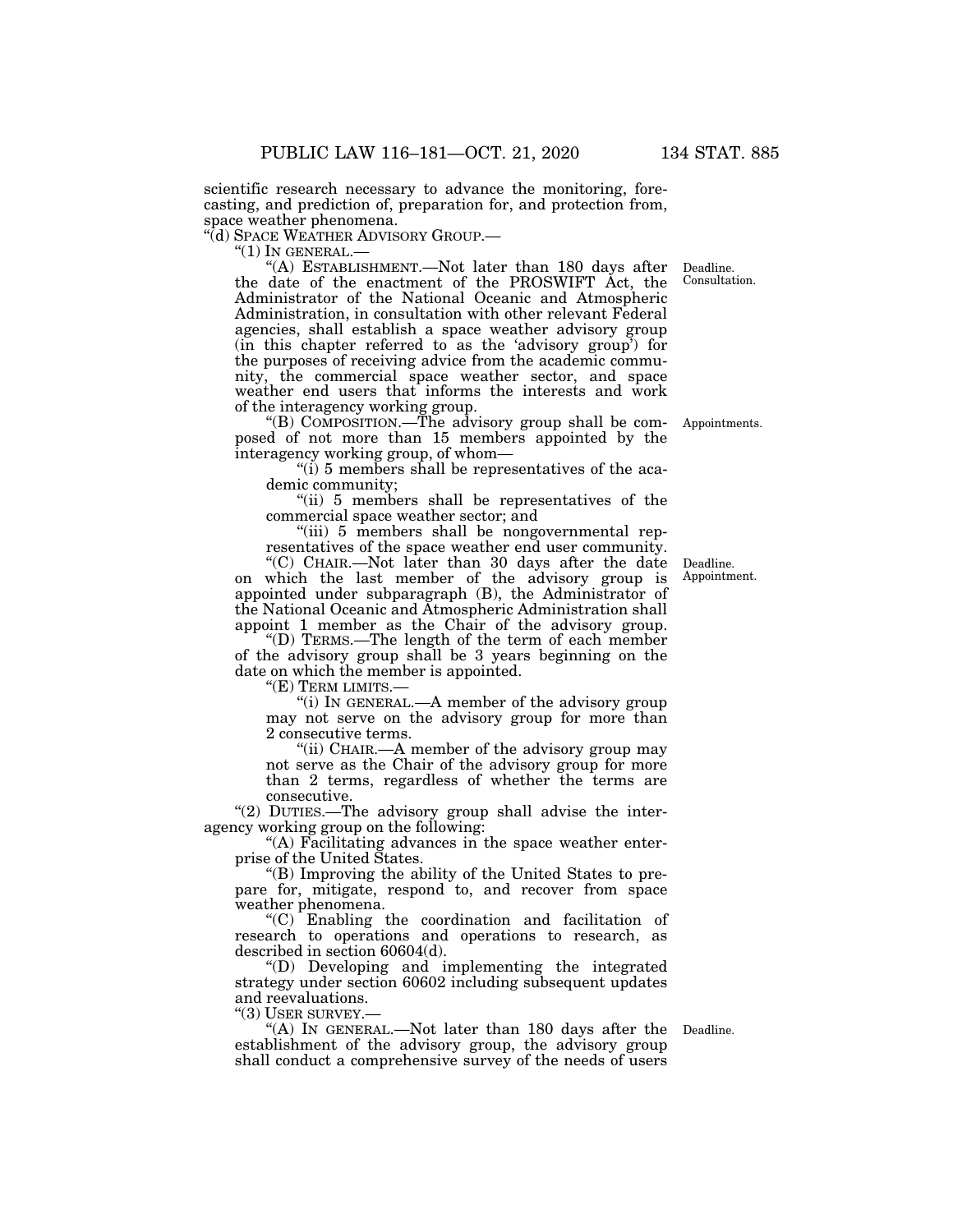Consultation.

Assessment.

of space weather products to identify the space weather research, observations, forecasting, prediction, and modeling advances required to improve space weather products.

''(B) SURVEY CONSIDERATIONS.—The survey conducted under subparagraph (A) shall—

''(i) assess the adequacy of current Federal Government goals for lead time, accuracy, coverage, timeliness, data rate, and data quality for space weather observations and forecasting;

''(ii) identify options and methods to, in consultation with the academic community and the commercial space weather sector, improve upon the advancement of the goals described in clause (i);

"(iii) identify opportunities for collection of new data to address the needs of the space weather user community;

"(iv) identify methods to increase coordination of space weather research to operations and operations to research;

''(v) identify opportunities for new technologies, research, and instrumentation to aid in research, understanding, monitoring, modeling, prediction, forecasting, and warning of space weather; and

"(vi) identify methods and technologies to improve" preparedness for potential space weather phenomena.

 $\sqrt[\text{G}]{C}$  COORDINATION WITH AGENCIES.—In carrying out the requirements of this subsection, the advisory group shall communicate and coordinate with the interagency working group to ensure the needs of the governmental space weather user community are adequately and appropriately identified by the survey under subparagraph (A).

"(D) BRIEFING TO CONGRESS.—Not later than  $30$  days after the completion of the survey under subparagraph (A), the advisory group shall provide to the Committee on Science, Space, and Technology of the House of Representatives and the Committee on Commerce, Science, and Transportation of the Senate a briefing on the results of the survey under subparagraph (A).

''(E) PUBLICATION.—Within 30 days of the briefing to Congress, the advisory group shall make the results of the survey under subparagraph (A) publicly available.

"(F) REEVALUATION.—The advisory group shall review and assess the survey under subparagraph (A) not less than every 3 years and update, resubmit, and republish the survey in accordance with the requirements of subparagraphs (D) and (E).

"(4) FEDERAL ADVISORY COMMITTEE ACT.—Section 14 of the Federal Advisory Committee Act (5 U.S.C. App.) shall not apply to the advisory group.

## **''§ 60602. Integrated strategy**

''(a) IN GENERAL.—The Director of the Office of Science and Technology Policy, in collaboration with the interagency working group and upon the advice of the advisory group, shall develop a strategy for coordinated observation of space weather among members of the interagency working group (in this chapter, referred

Deadline.

Deadline. Public information.

Review. Assessment. Time period. Update.

Deadlines. 51 USC 60602.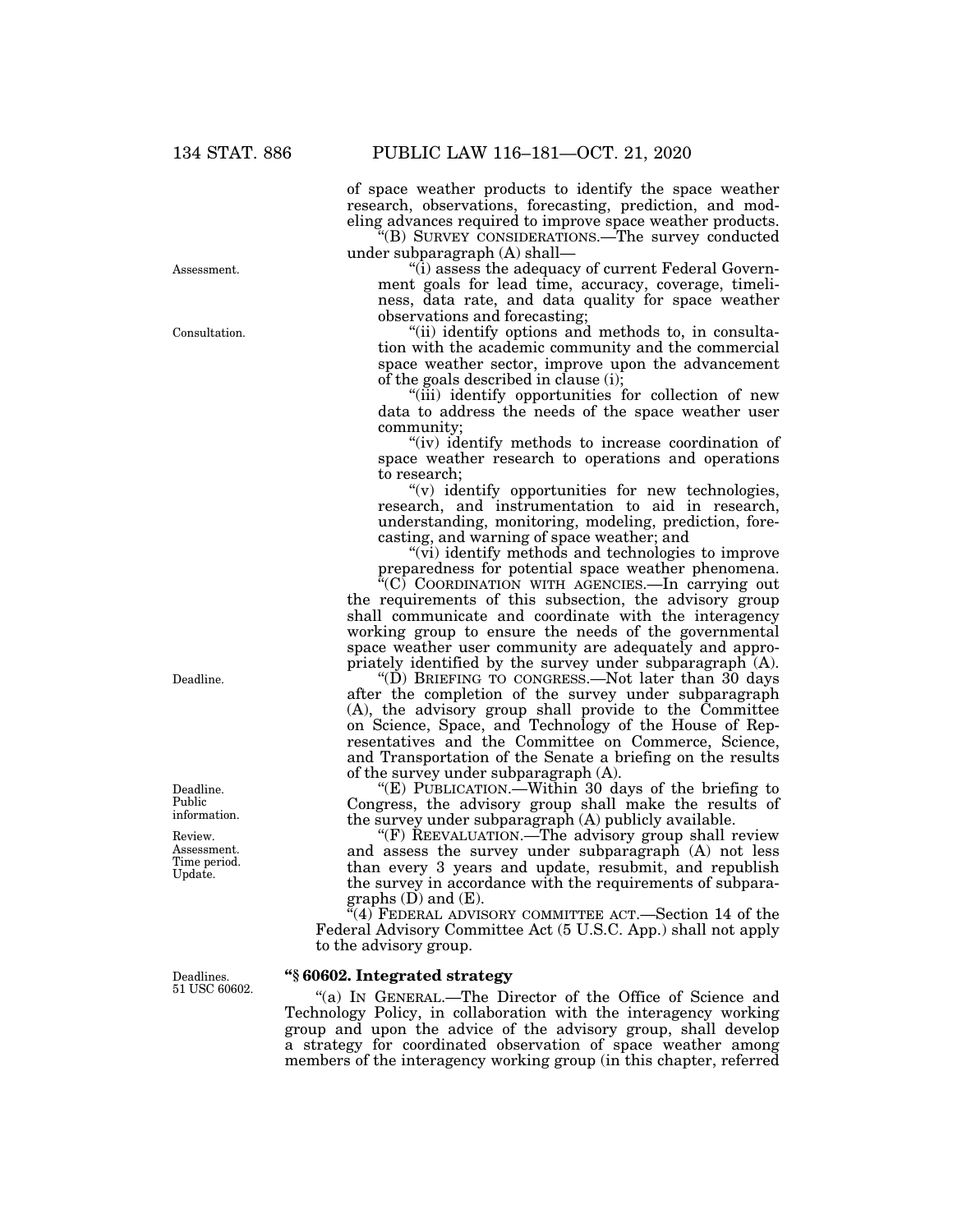to as the 'integrated strategy'). The integrated strategy shall identify—

 $"(1)$  observations and measurements that must be sustained beyond the lifetime of current ground-based and space-based assets, as described under section 60603, that are essential for space weather research, models, forecasting, and prediction;

 $(2)$  new observations and measurements that may significantly improve space weather forecasting and prediction; and ''(3) plans for follow-on space-based observations under sec-

tion 60603.

''(b) CONSIDERATIONS.—In developing the integrated strategy in subsection (a), the Director of the Office of Science and Technology Policy shall consider, as appropriate, the following:

''(1) Potential contributions of commercial solutions, prize authority, academic and international partnerships, microsatellites, small satellite options, ground-based instruments, and hosted payloads for observations identified in section  $60602(a)(2)$ .

"(2) Work conducted before the date of enactment of the PROSWIFT Act by the National Science and Technology Council with respect to space weather.

"(3) The survey under section  $60601(d)$ .

"(4) Any relevant recommendations from the most recent National Academies of Sciences, Engineering, and Medicine Decadal Survey for Solar and Space Physics (Heliophysics). ''(c) REVIEW OF INTEGRATED STRATEGY.—

''(1) REVIEW.—The Administrator of the National Aeronautics and Space Administration and the Administrator of the National Oceanic and Atmospheric Administration, in consultation with Federal agencies participating in the interagency working group, shall enter into an agreement with the National Academies of Sciences, Engineering, and Medicine to review the integrated strategy developed in this section.

"(2) CONSIDERATIONS.—The review from paragraph (1) shall also consider the current state, capability, and feasibility of the commercial space weather sector to provide new and supplemental observations and measurements that may significantly improve space weather forecasting and prediction.

''(3) TRANSMITTAL.—The Director of the Office of Science and Technology Policy, the Administrator of the National Aeronautics and Space Administration, and the Administrator of the National Oceanic and Atmospheric Administration shall transmit the integrated strategy and the results of the review required under paragraph (1) to the Committee on Science, Space, and Technology of the House of Representatives and the Committee on Commerce, Science, and Transportation of the Senate not later than 1 year after the date of the completion of the survey under section  $60601(d)(3)$ . The integrated strategy and its review shall be made publicly available within 30 days of submittal to Congress.

"(d) IMPLEMENTATION PLAN.—Not later than 180 days after delivery of the review of the integrated strategy in subsection  $(c)(3)$ , the interagency working group shall develop a plan to implement the integrated strategy, including an estimate of the cost and schedule required for implementation. Upon completion, the interagency working group shall submit the implementation plan to the Committees on Science, Space, and Technology and Armed

Consultation. Contracts.

Public information.

Cost estimates.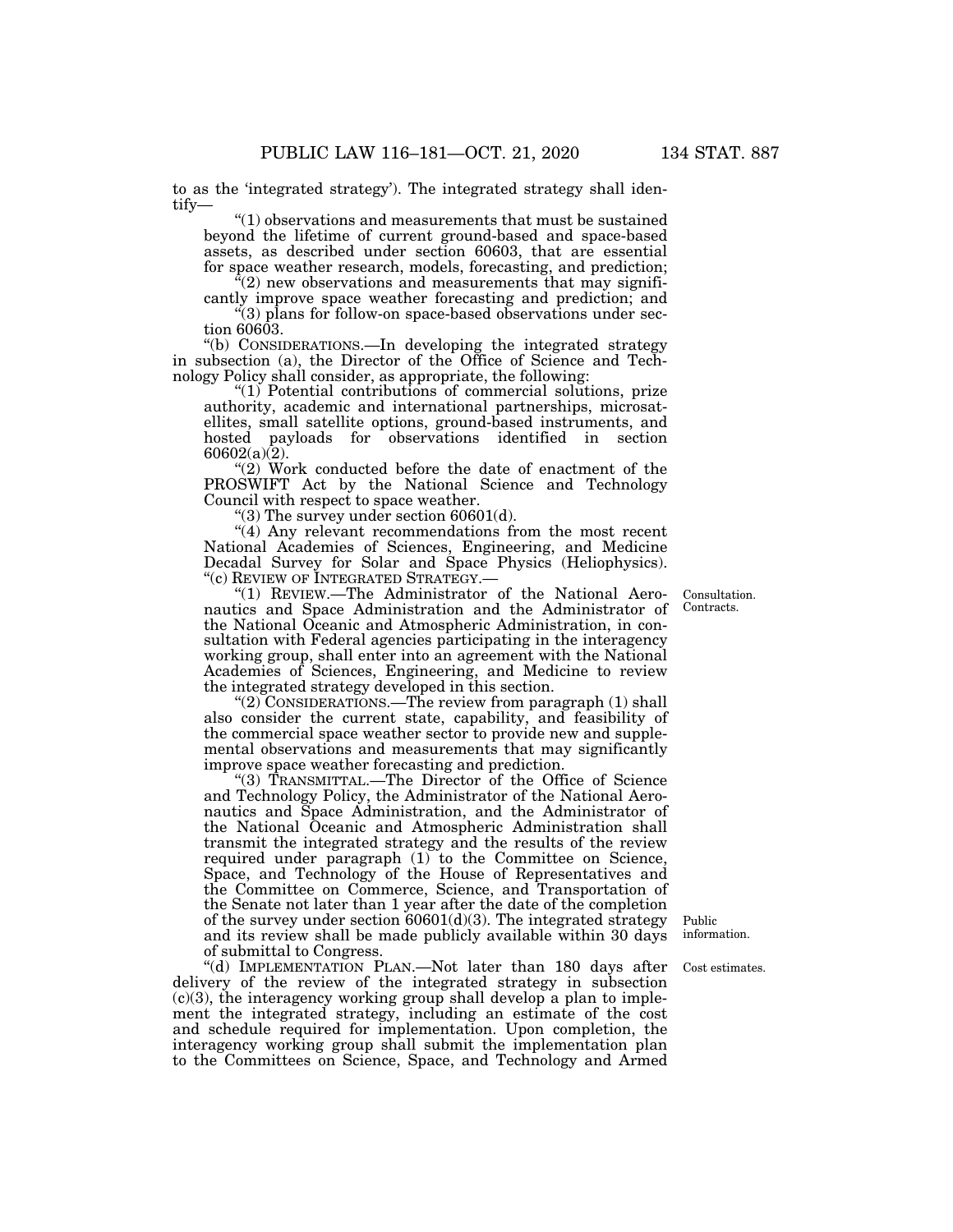Services of the House of Representatives and the Committees on Commerce, Science, and Transportation and Armed Services of the Senate. The implementation plan shall be made publicly available within 30 days of submittal to Congress.

''(e) REEVALUATION.—The Director, in collaboration with the interagency working group, shall update the integrated strategy not later than 1 year after the reevaluation of the user survey from section  $60601(d)(3)(F)$  in accordance with the requirements of subsections (a) through (d).

#### **''§ 60603. Sustaining and advancing critical space weather observations**

''(a) POLICY.—It is the policy of the United States to—

''(1) establish and sustain a baseline capability for space weather observations and to make such observations and data publicly available; and

 $(2)$  obtain enhanced space weather observations, as practicable, to advance forecasting and prediction capability, as informed by the integrated strategy in section 60602.

''(b) SUSTAINING BASELINE SPACE-BASED OBSERVATIONAL CAPABILITIES.—

"(1) The Administrator of the National Aeronautics and Space Administration shall, in cooperation with the European Space Agency and other international and interagency partners, maintain operations of the Solar and Heliospheric Observatory/ Large Angle and Spectrometric Coronagraph (referred to in this section as 'SOHO/LASCO') for as long as the satellite continues to deliver quality observations.

"(2) The Administrator of the National Aeronautics and Space Administration shall prioritize the reception of SOHO/ LASCO data.

"(3) The Administrator of the National Oceanic and Atmospheric Administration shall maintain, for as long as is practicable, operations of current space-based observational assets, including but not limited to the Geostationary Operational Environmental Satellites system, and the Deep Space Climate Observatory.

''(c) BACKUP SPACE-BASED OBSERVATIONAL CAPABILITY.—The Administrator of the National Oceanic and Atmospheric Administration, in coordination with the Secretary of Defense and the Administrator of the National Aeronautics and Space Administration, shall work with Federal and international partners in order to secure reliable backup baseline capability for near real-time coronal mass ejection imagery, solar wind, solar imaging, coronal imagery, and other relevant observations required to provide space weather forecasts.

''(d) SOHO/LASCO OPERATIONAL CONTINGENCY PLAN.—The Administrator of the National Oceanic and Atmospheric Administration shall develop an operational contingency plan to provide continuous space weather forecasting in the event of an unexpected SOHO/LASCO failure, and prior to the implementation of the backup space-based baseline observational capability in section  $60603(c)$ .

''(e) BRIEFING.—Not later than 120 days after the date of enactment of the PROSWIFT Act, the Administrator of the National Oceanic and Atmospheric Administration shall provide a briefing to the Committee on Science, Space, and Technology of the House

Update. Public information.

51 USC 60603.

Data. Public information.

Coordination.

Deadline.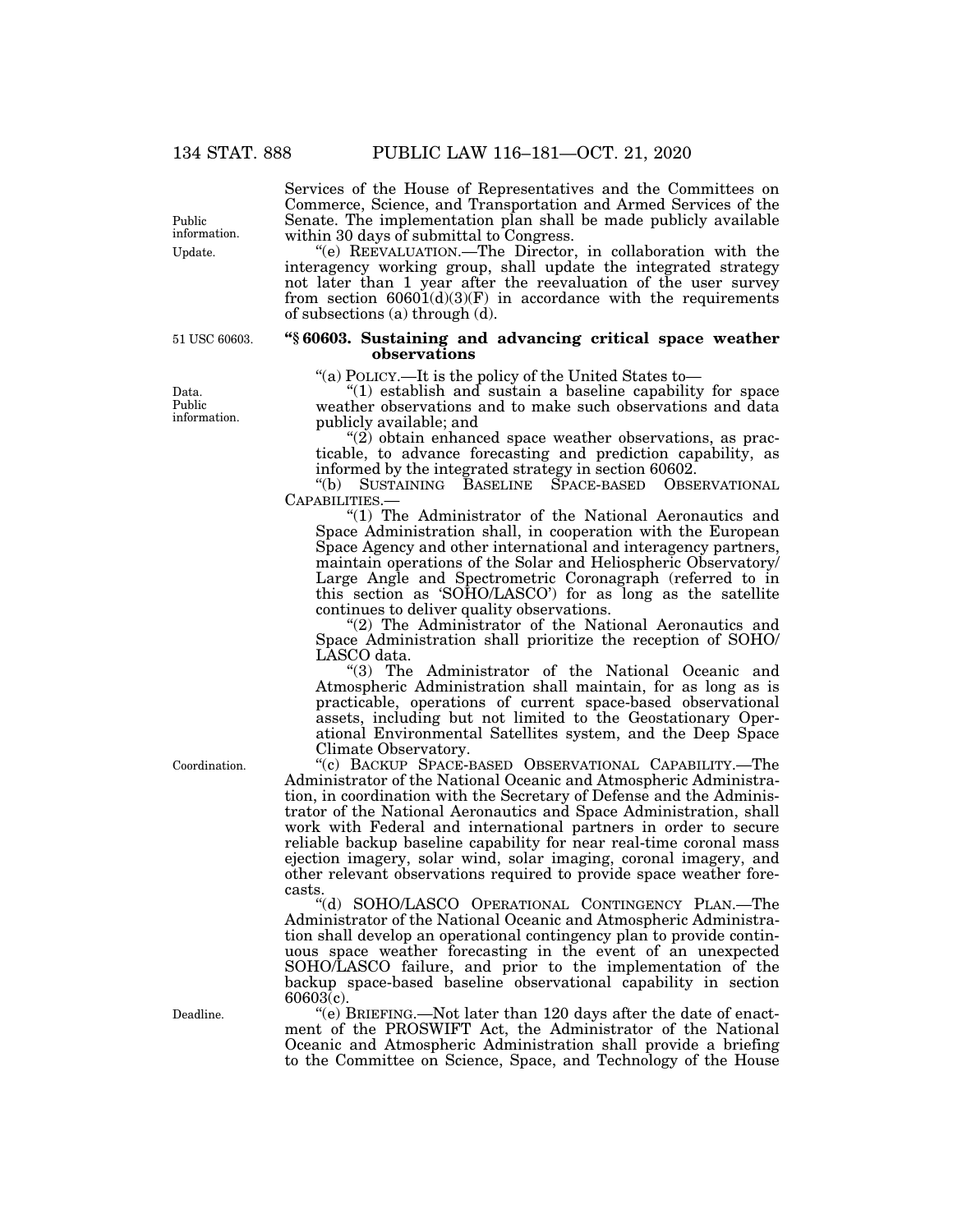of Representatives and the Committee on Commerce, Science, and Transportation of the Senate on the plan to secure reliable backup baseline capability described in subsection (c) and the SOHO/ LASCO operational contingency plan developed under subsection (d).

''(f) SUSTAINING GROUND-BASED OBSERVATIONAL CAPABILITY.— The Director of the National Science Foundation, the Director of the United States Geological Survey, the Secretary of the Air Force, and, as practicable in support of the Air Force, the Secretary of the Navy, shall each—

''(1) maintain and improve ground-based observations of the Sun, as necessary and advisable, to help meet the needs identified in the survey under section  $60601(d)(3)$ ; and

"(2) continue to provide space weather data through<br>
ind-based facilities, including radars, lidars, ground-based facilities, including radars, lidars, magnetometers, neutron monitors, radio receivers, aurora and airglow imagers, spectrometers, interferometers, and solar observatories.

''(g) CONSIDERATIONS.—In implementing subsections (b), (c), and (d), the Administrators of the National Aeronautics and Space Administration and the National Oceanic and Atmospheric Administration, the Directors of the National Science Foundation and United States Geological Survey, and the Secretaries of the Air Force and the Navy shall prioritize cost-effective and reliable solutions.

''(h) GROUND-BASED OBSERVATIONAL DATA.—The Director of the National Science Foundation shall—

''(1) make available to the public key data streams from the platforms and facilities described in subsection (d) for research and to support space weather model development;

"(2) develop experimental models for scientific purposes; and

''(3) support the transition of the experimental models to operations where appropriate.

''(i) ENHANCED SPACE-BASED OBSERVATIONS.—The Administrator of the National Oceanic and Atmospheric Administration, in coordination with the Secretary of Defense, should develop options to build and deploy space-based observational capabilities, beyond the baseline capabilities referenced in subsection (b), that may improve space weather measurements and observations. These supplemental observational capabilities could include commercial solutions, prize authority, academic partnerships, microsatellites, ground-based instruments, and opportunities to deploy the instrument or instruments as a secondary payload on an upcoming planned launch.

#### **''§ 60604. Research activities**

''(a) BASIC RESEARCH.—The Director of the National Science Foundation, the Administrator of the National Aeronautics and Space Administration, and the Secretary of Defense, shall—

''(1) continue to carry out basic research on heliophysics, geospace science, and space weather; and

 $\sqrt[n]{(2)}$  support competitive, peer-reviewed proposals for conducting research, advancing modeling, and monitoring of space weather and its impacts, including the science goals outlined in decadal surveys in solar and space physics conducted by the National Academies of Sciences, Engineering, and Medicine.

51 USC 60604.

Public information.

Coordination.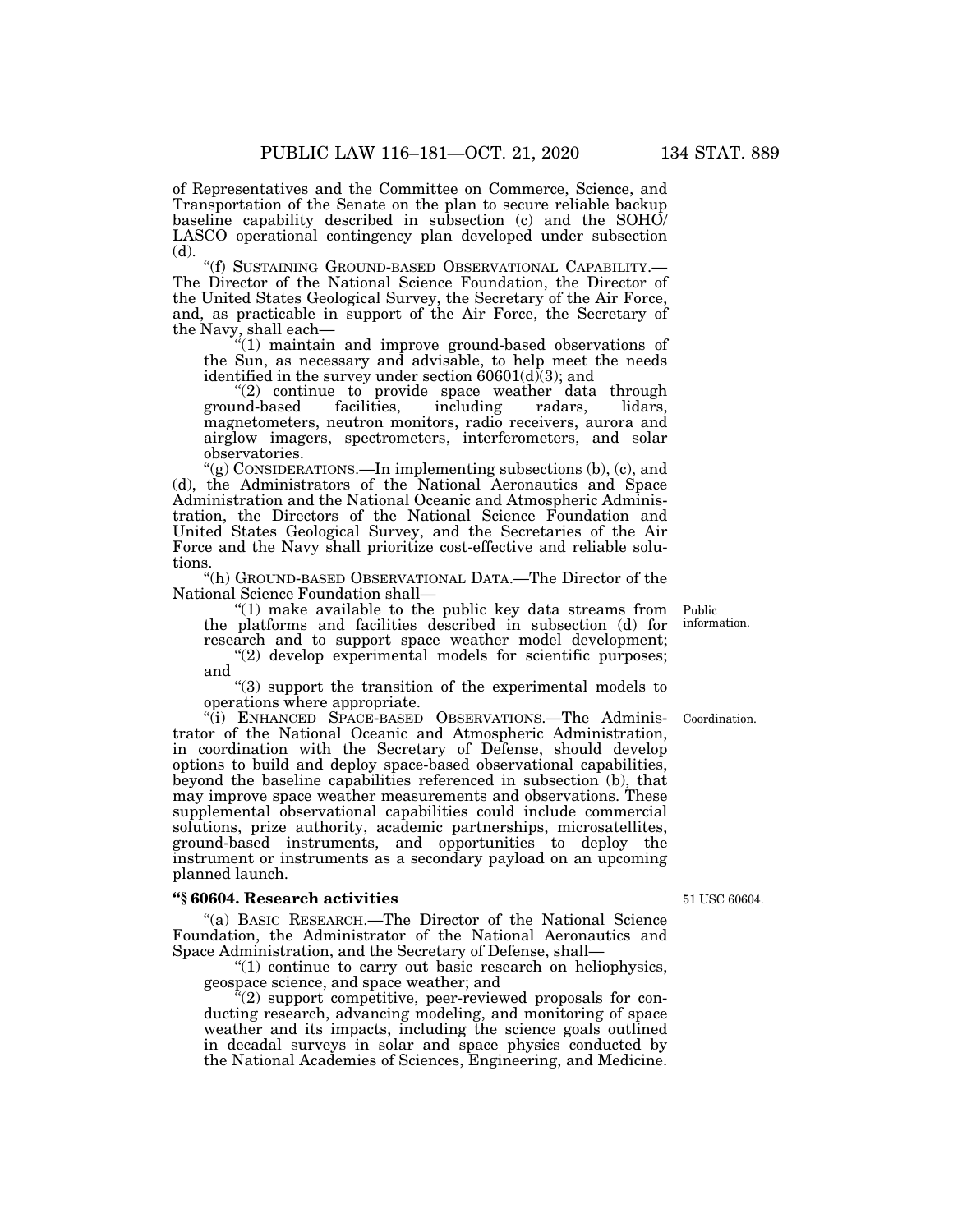''(b) MULTIDISCIPLINARY RESEARCH.—

''(1) FINDINGS.—Congress finds that the multidisciplinary nature of solar and space physics creates funding challenges that require coordination across scientific disciplines and Federal agencies.

"(2) SENSE OF CONGRESS.—It is the sense of Congress that science centers could coordinate multidisciplinary solar and space physics research. The Administrator of the National Aeronautics and Space Administration and Director of the National Science Foundation should support competitively awarded grants for multidisciplinary science centers that advance solar and space physics research, including research-to-operations and operations-to-research processes.

''(3) MULTIDISCIPLINARY RESEARCH.—The Director of the National Science Foundation, the Administrator of the National Oceanic and Atmospheric Administration, and the Administrator of the National Aeronautics and Space Administration, shall each pursue multidisciplinary research in subjects that further the understanding of solar physics, space physics, and space weather.

''(c) SCIENCE MISSIONS.—The Administrator of the National Aeronautics and Space Administration should implement missions that meet the science objectives identified in solar and space physics decadal surveys conducted by the National Academies of Sciences, Engineering, and Medicine.

''(d) RESEARCH TO OPERATIONS; OPERATIONS TO RESEARCH.— The interagency working group shall, upon consideration of the advice of the advisory group, develop formal mechanisms to—

''(1) transition the space weather research findings, models, and capabilities of the National Aeronautics and Space Administration, the National Science Foundation, the United States Geological Survey, and other relevant Federal agencies, as appropriate, to the National Oceanic and Atmospheric Administration and the Department of Defense;

''(2) enhance coordination between research modeling centers and forecasting centers; and

''(3) communicate the operational needs of space weather forecasters of the National Oceanic and Atmospheric Administration and Department of Defense, as appropriate, to the National Aeronautics and Space Administration, the National Science Foundation, and the United States Geological Survey.

51 USC 60605.

Coordination.

#### **''§ 60605. Space weather data**

''(a) IN GENERAL.—The Administrator of the National Aeronautics and Space Administration and the Director of the National Science Foundation shall continue to—

''(1) make space weather-related data obtained for scientific research purposes available to space weather forecasters and operations centers; and

''(2) support model development and model applications to space weather forecasting.

''(b) RESEARCH.—The Administrator of the National Oceanic and Atmospheric Administration shall make space weather-related data obtained from operational forecasting available for research.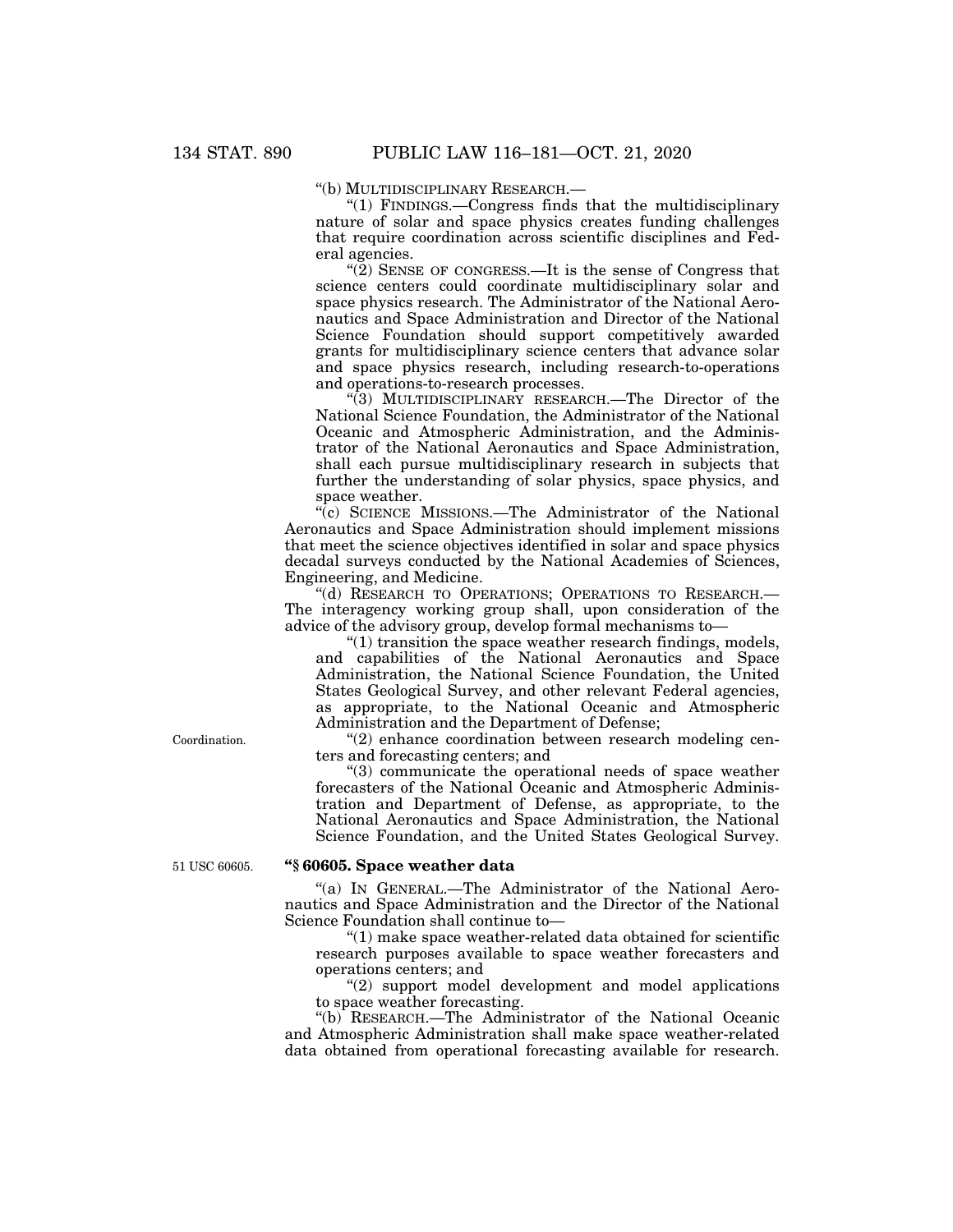#### **''§ 60606. Space weather knowledge transfer and information**  51 USC 60606. **exchange**

''Not later than 180 days after the date of enactment of the PROSWIFT Act, the Administrator of the National Oceanic and Atmospheric Administration, in collaboration with the Administrator of the National Aeronautics and Space Administration and the Director of the National Science Foundation, shall enter into an arrangement with the National Academies of Sciences, Engineering, and Medicine to establish a Space Weather Government-Academic-Commercial Roundtable to facilitate communication and knowledge transfer among Government participants in the space weather interagency working group established under section 60601(c), the academic community, and the commercial space weather sector to— Contract.

''(1) facilitate advances in space weather prediction and forecasting;

"(2) increase coordination of space weather research to Coordination. operations and operations to research; and

''(3) improve preparedness for potential space weather phenomena.

#### **''§ 60607. Pilot program for obtaining commercial sector space weather data**

"(a) ESTABLISHMENT.—Not later than 12 months after the date of enactment of the PROSWIFT Act, the Administrator of the National Oceanic and Atmospheric Administration may establish a pilot program under which the Administrator will offer to enter into contracts with one or more entities in the commercial space weather sector for the provision to the Administrator of space weather data generated by such an entity that meets the standards and specifications published under subsection (b).

''(b) DATA STANDARD AND SPECIFICATIONS.—Not later than 18 months after the date of enactment of the PROSWIFT Act, the Administrator of the National Oceanic and Atmospheric Administration, in consultation with the Secretary of Defense, may publish standards and specifications for ground-based, ocean-based, airbased, and space-based commercial space weather data and metadata.

''(c) CONTRACTS.—

"(1) In GENERAL.—Within 12 months after the date of transmission of the review of the integrated strategy to Congress under section  $60602(c)(3)$  and taking into account the results of the review, the Administrator of the National Oceanic and Atmospheric Administration may offer to enter, through an open competition, into at least one contract with one or more commercial space weather sector entities capable of providing space weather data that—

''(A) meets the standards and specifications established for providing such data under subsection (b); and

''(B) is provided in a manner that allows the Administrator of the National Oceanic and Atmospheric Administration to calibrate and evaluate the data for use in space weather research and forecasting models of the National Oceanic and Atmospheric Administration, the Department of Defense, or both.

"(2) ASSESSMENT.—If one or more contract is entered into Reports. under paragraph (1), not later than 4 years after the date-

Consultation.

Contracts. 51 USC 60607.

Deadlines.

Deadline.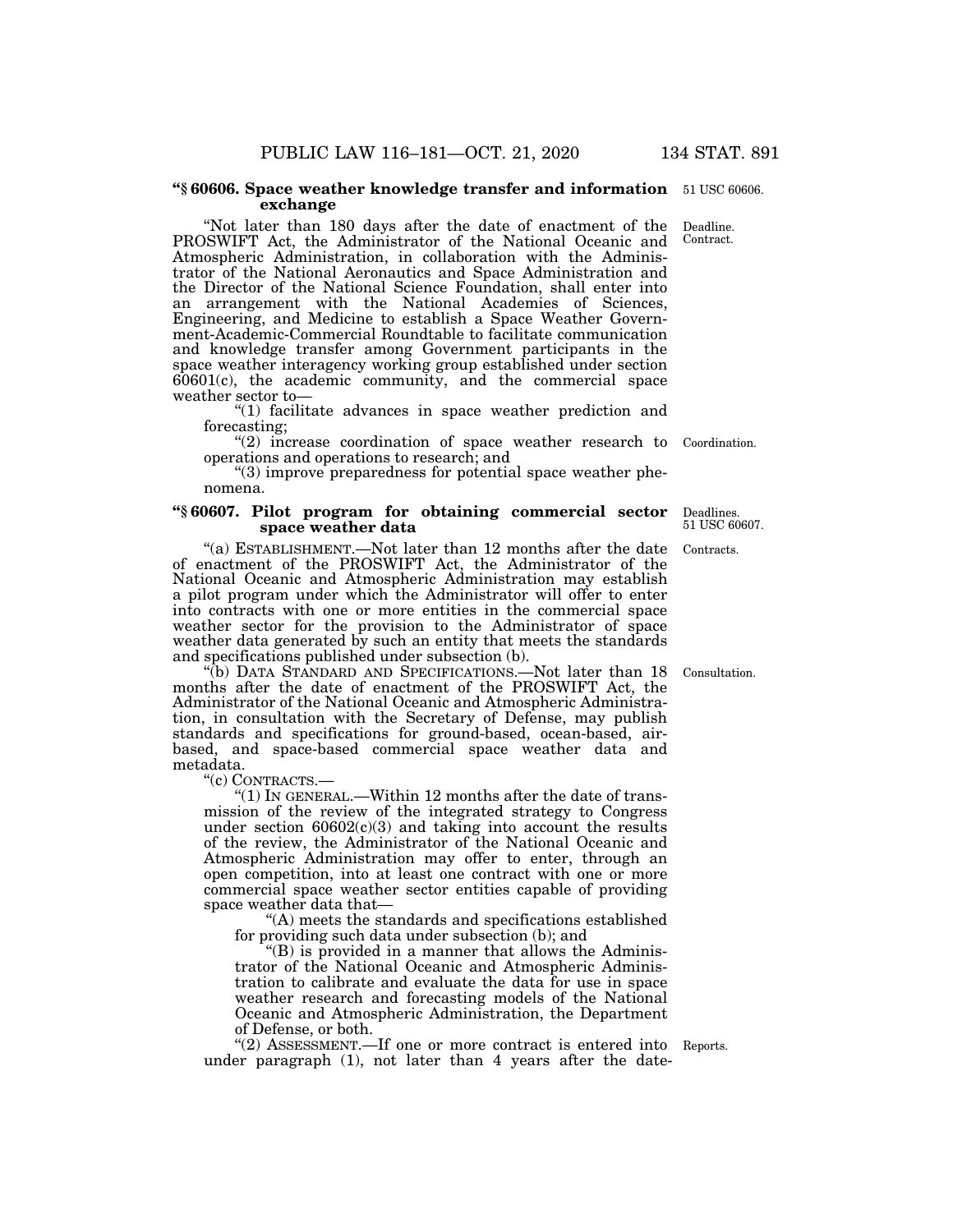of enactment of the PROSWIFT Act, the Administrator of the National Oceanic and Atmospheric Administration shall assess, and submit to the Committees on Science, Space, and Technology and Armed Services of the House of Representatives and the Committees on Commerce, Science, and Transportation and Armed Services of the Senate, a report on the extent to which the pilot program has demonstrated data provided under contracts described in paragraph (1) meet the standards and specifications established under subsection (b) and the extent to which the pilot program has demonstrated—

''(A) the viability of assimilating the commercially provided data into National Oceanic and Atmospheric Administration space weather research and forecasting models;

''(B) whether, and by how much, the data so provided add value to space weather forecasts of the National Oceanic and Atmospheric Administration and the Department of Defense; and

''(C) the accuracy, quality, timeliness, validity, reliability, usability, information technology security, and costeffectiveness of obtaining commercial space weather data from commercial sector providers.

#### **''§ 60608. Space weather benchmarks**

''The interagency working group established under section 60601(c) shall periodically review and update the benchmarks described in the report of the National Science and Technology Council entitled 'Space Weather Phase 1 Benchmarks' and dated June 2018, as necessary, based on—

" $(1)$  any significant new data or advances in scientific understanding that become available; or

"(2) the evolving needs of entities impacted by space weather phenomena.''.

(c) TECHNICAL AND CONFORMING AMENDMENTS.—

(1) The table of chapters of title 51, United States Code, is amended by adding after the item relating to chapter 605 the following:

''606. Space Weather .............................................................................................60601''.

(2) Section 809 of the National Aeronautics and Space Administration Authorization Act of 2010 (42 U.S.C. 18388) and the item relating to that section in the table of contents

51 USC 60608.

Review. Update.

Repeals.

51 USC 10101 prec.